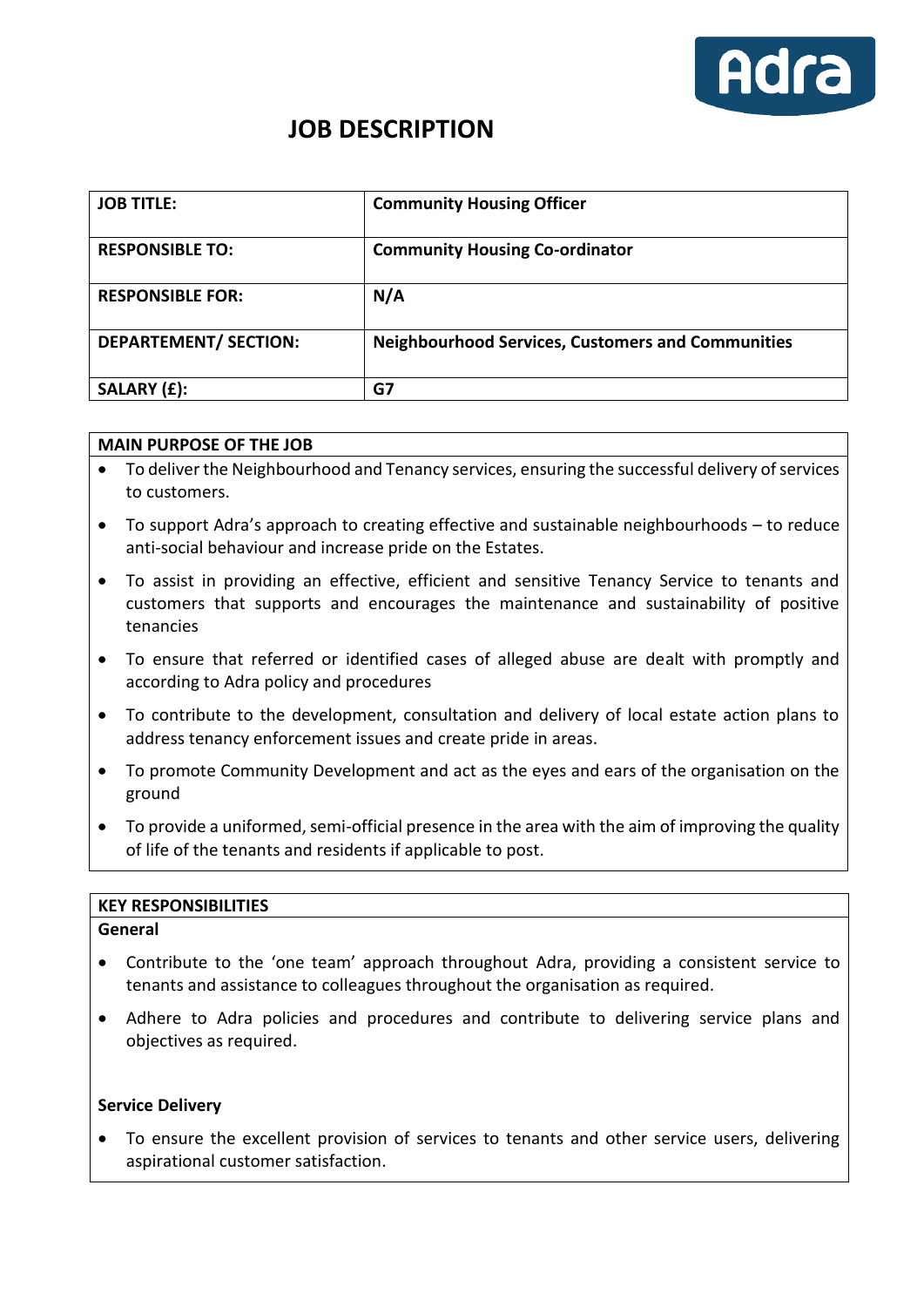- Ensure that performance targets are met relating to the allocated area of work.
- To ensure effective communication and working relationships with colleagues across Adra services, and external agencies/ organisations.

# **Business Development**

- To contribute to the delivery of change initiatives within the allocated service area.
- Be involved in undertaking effective consultation with tenants and other relevant stakeholders.
- To communicate effectively with customers, staff and other appropriate stakeholders.

## **Performance and Quality**

- To ensure that relevant targets, key performance indicators and service standards relating to the allocated service are met.
- Adhere to Health, Safety, Quality and Environment policies and practices.
- To provide accurate statistical and appropriate information as required and within set timescales

## **Other**

- To attend Tenant, Staff, Board or external meetings with other stakeholders as required.
- To make effective use of Information Technology within the service.
- To adhere to Adra policies and procedures at all times.
- To carry out other duties appropriate to this post as necessary or as requested.

No job description can cover every issue which may arise within the role at various times. In order to maintain an effective service, you may be required to undertake any other reasonable tasks, which is broadly consistent with those in this document as determined by your Director.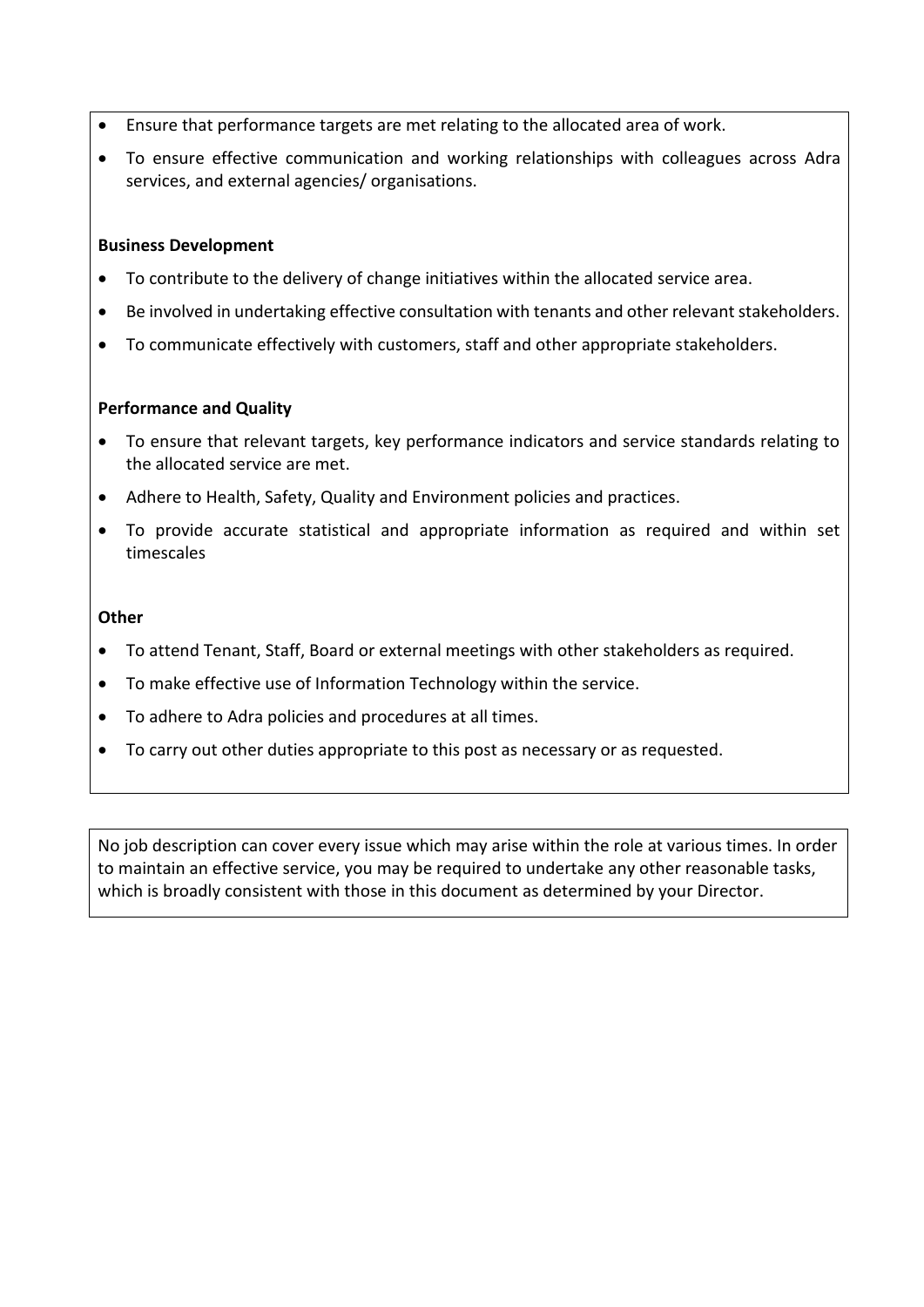| <b>PERSON SPECIFICATION</b>             |                                                                                                                                                                                                                                                                                                                                                  |                                                                                                                                                                                                                    |                                         |  |  |  |
|-----------------------------------------|--------------------------------------------------------------------------------------------------------------------------------------------------------------------------------------------------------------------------------------------------------------------------------------------------------------------------------------------------|--------------------------------------------------------------------------------------------------------------------------------------------------------------------------------------------------------------------|-----------------------------------------|--|--|--|
| <b>Criteria</b>                         | <b>Essential</b>                                                                                                                                                                                                                                                                                                                                 | <b>Desirable</b>                                                                                                                                                                                                   | <b>Method of</b><br><b>Assessment</b>   |  |  |  |
| <b>Education &amp;</b><br>Qualification | Good standard of education<br>(equivalent to 5 GCSEs Grade C or<br>above)                                                                                                                                                                                                                                                                        | <b>Qualification in Housing Studies</b><br><b>Evidence of continuous</b><br>professional development                                                                                                               | Application<br>Form and<br>Certificates |  |  |  |
| Relevant<br><b>Experience</b>           | Experience of working within a<br>customer facing organisation<br>Experience of delivering services to<br>customers<br>Able to identify, assess and resolve<br>problems innovatively and quickly                                                                                                                                                 |                                                                                                                                                                                                                    | Application<br>Form and<br>Interview    |  |  |  |
| <b>Job related</b><br>Knowledge         | Able to deal with diversity and<br>meet the needs of vulnerable and<br>challenging customers<br>Knowledge of Housing<br>Management Law in the field of<br><b>Tenancy Enforcement</b>                                                                                                                                                             | Experience of community based<br>work or volunteering<br>Knowledge of current Housing<br>Legislation<br>Experience of case management<br>Knowledge and awareness of<br>good practice in respect to<br>Safeguarding | Application<br>Form and<br>Interview    |  |  |  |
| <b>Job related Skills</b>               | Good written & verbal<br>communication skills.<br>Ability to communicate effectively<br>with customers, staff and<br>managers.<br>Good organisational,<br>administration and IT skills.<br>Able to demonstrate a positive<br>attitude to change.<br>Self-motivated, positive, able to<br>work under pressure and confident<br>in decision making | Ability to contribute confidently<br>to group discussions.<br>Excellent interpersonal skills.                                                                                                                      | Application<br>Form and<br>Interview    |  |  |  |
| Other                                   | Willingness to work outside of<br>normal office hours when required.<br>Committed to continuous<br>improvement.<br>In possession of a full UK driving<br>licence.                                                                                                                                                                                | Knowledge of Health, Safety,<br><b>Quality and Environment</b><br>Standards and regulations.<br>Ability to deal with diversity<br>amongst customers and meet<br>their needs effectively.                           | Application<br>Form and<br>Interview    |  |  |  |